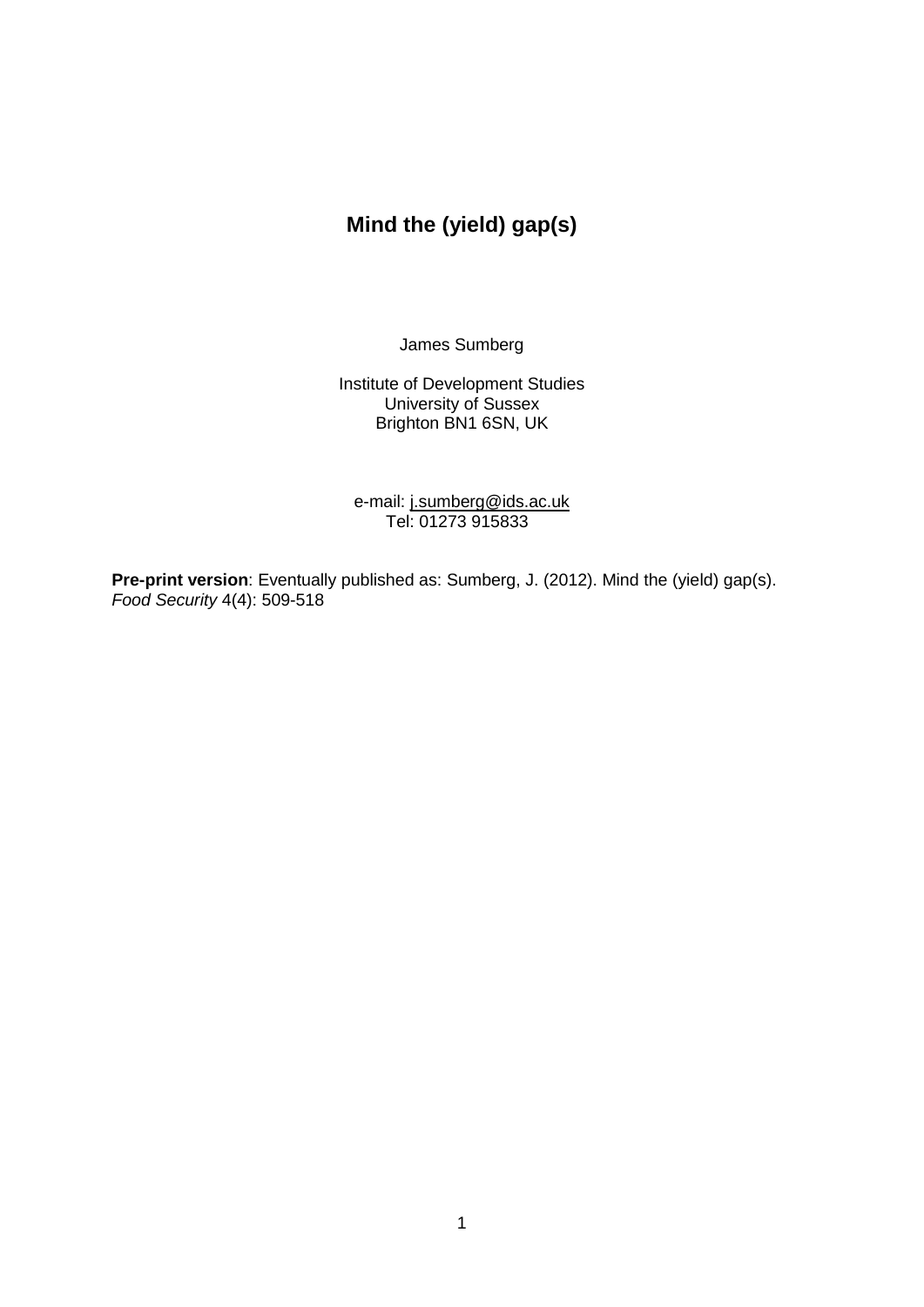### **Abstract**

This paper explores the origin of the notion of "yield gap" and its use as a framing device for agricultural policy in sub-Saharan Africa. The argument is that while the yield gap of policy discourse provides a simple and powerful framing device, it is most often used without the discipline or caveats associated with the best examples of its use in production ecology and microeconomics. This argument is developed by examining how yield gap is used in a selection of recent and influential agricultural policy documents. The message for policy makers and others is clear: "mind the (yield) gap(s)", for they are seldom what they appear.

**Key words:** Africa; agriculture; productivity; crop; ecology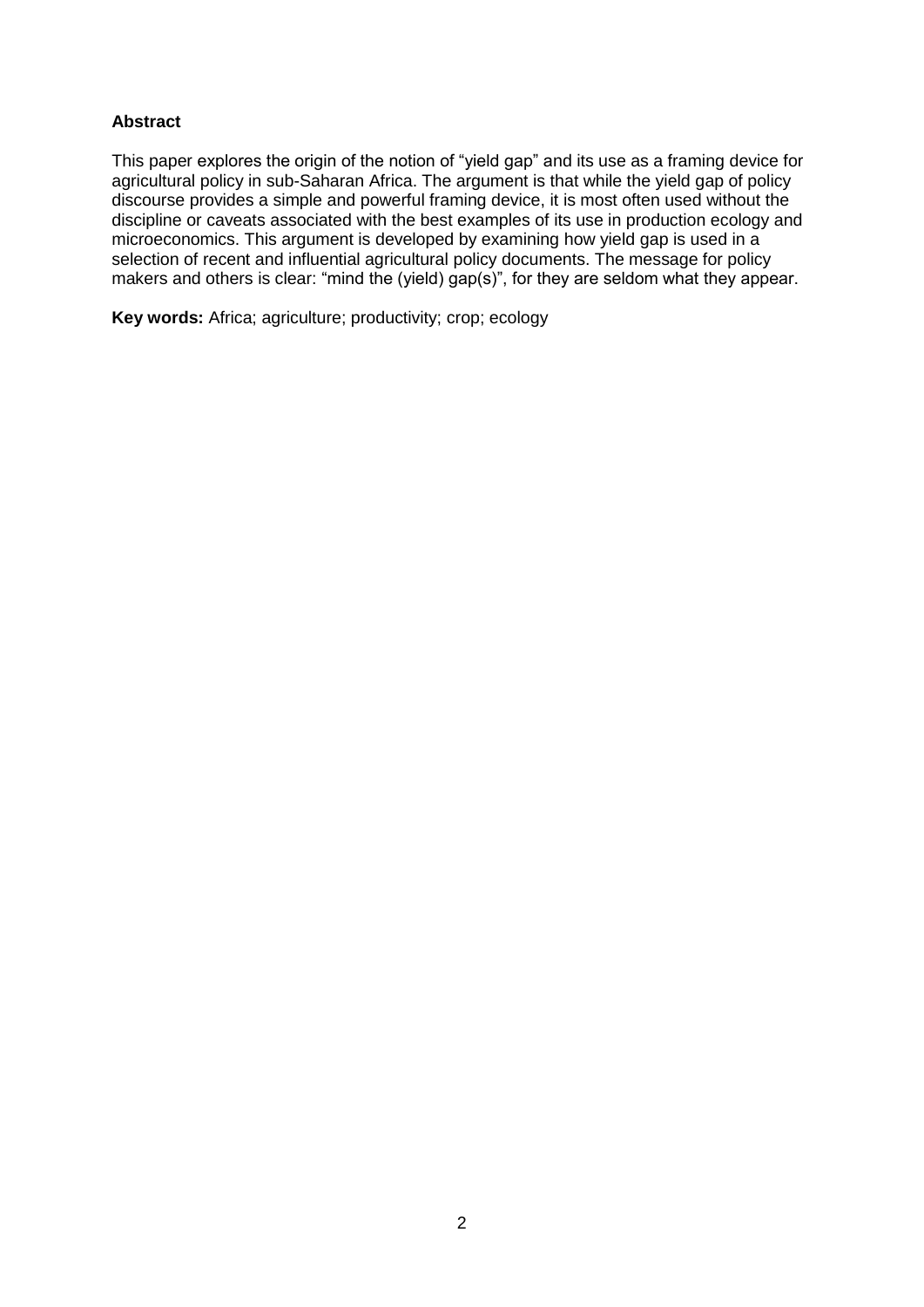# **Mind the (yield) gap(s)**

## **Introduction**

What goes around comes around, and in realms of development discourse and policy, after years of relative neglect, agriculture is once again moving toward centre stage. Whether in response to the predicted effects of climate change, recent global food price volatility, stalling crop yields, or simply a return to "fundamental truths" about the link between agriculture growth and poverty alleviation, at least at a rhetorical level agriculture is firmly back on the agenda. It is however still too early to tell if this renewed interest in agriculture will result in "new departures" or simply a return to "business-as-usual" (de Janvry and Sadoulet 2010).

In either case, for the moment there is an emerging consensus about the importance of investment in agriculture – particularly in sub-Saharan Africa (SSA) – despite much continuing debate and contestation around alternative visions, objectives and instruments. Large or small farms; market engagement or self-sufficiency; fertilisers and GMOs or agroecology; favoured or marginal areas – while some of these debates are long-running, they have taken on a new urgency and have been joined by a number of new actors. African governments through the African Union's Comprehensive Africa Agriculture Development Programme (CAADP), private philanthropy, NGOs and increasingly vocal rural people's movements (Desmarais 2007; Borras 2010) now contribute to and affect policy processes around agriculture to a degree that was unimaginable just a decade ago. These debates are not simply academic: rather, they represent an important front in the struggle for control of the new African agriculture agenda.

A critical aspect of these debates is the way that the "problem" of agricultural development in SSA has been framed and is being re-framed. As is now widely appreciated, framing – by foregrounding certain issues, policy options, technologies or pathways, while backgrounding others – can impact dynamics and outcomes of policy processes. Framing matters.

In arguing agricultural development policy for SSA an often used framing device is the notion of yield gap (also referred to as "productivity gap") (e.g. InterAcademy Council 2004; The World Bank 2007; McIntyre et al. 2009; Seck et al. 2010; Godfray et al. 2010; Foresight 2011). Yield gap has disciplinary roots in both economics and crop production ecology, yet today it is used by policy advocates from diverse backgrounds and in a variety of contexts. Apart from anything else, yield gap is perhaps the ultimate example of a "deficit approach" to agricultural development in that it focuses attention on what is not there (in contrast to socalled "asset-based approaches" – see Kretzmann and McKnight (1993) and Mathie and Cunningham (2003)). In policy discourse yield gaps are called into existence only to be "filled", "closed" or "bridged". Ironically, while yield gaps are usually used to tell a story of deficit, from another perspective, a large yield gap can be seen as desirable, as it holds out promise of what could (or should) be achieved. In contrast, a small yield gap indicates that there is limited potential to increase productivity (Cassman et al. 2003).

This paper explores the use of yield gap as a framing device for agricultural development policy in SSA. The argument is that there is a tension between the notion of yield gap as developed in crop ecology (although even here there is no single or consistent usage) and micro-economic studies, and how it is used in policy discourse and advocacy. Specifically I argue that while the yield gap of policy discourse provides a simple and powerful framing device, it is most often used without the discipline or caveats associated with the best examples of its use in production ecology and microeconomics. Despite an association with science and systematic analysis, yield gaps are often purposively and loosely constructed by policy advocates to support particular narratives and policy options. In general, the link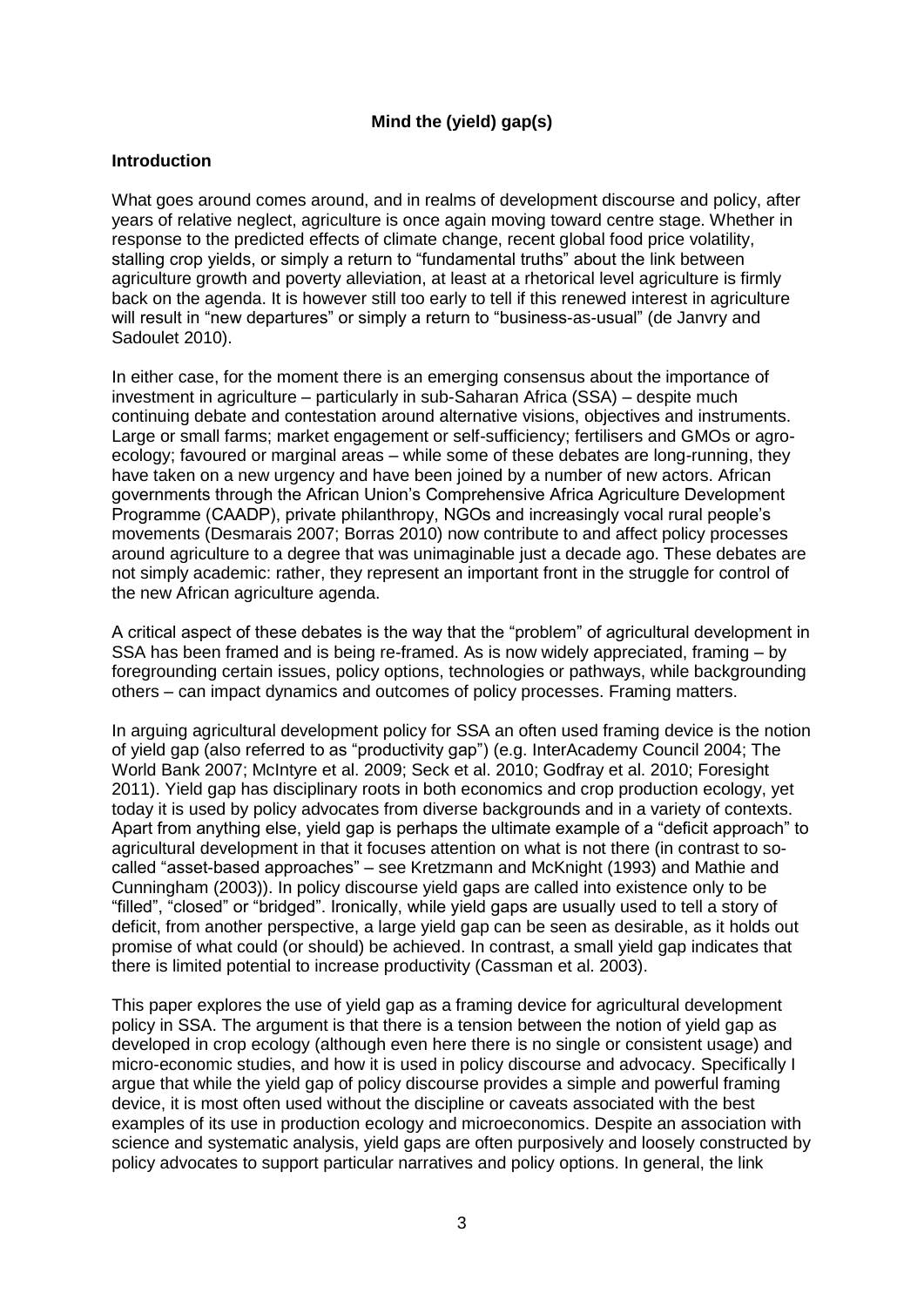between the yield gap and issues addressed by the favoured policy options is lacking or at best poorly specified.

The paper proceeds as follows. The next section is a short discussion of the importance and role of framing within contemporary policy processes. Following this, the history and use of the notion of yield gap within the agricultural sciences is explored. The fourth section looks at how yield gap is used in contemporary policy discourse. The final section considers the implications of this analysis.

## **Framing matters**

Policy advocates use a variety of ways to reinforce or change attitudes to problems or particular policy options held by decision makers, other policy advocates, opinion formers or the general public. One of these "weapon[s] of advocacy and consensus" (Weiss 1989, p.117) is framing, defined as "the process of selecting, emphasizing, and organizing aspects of complex issues, according to overriding evaluative or analytical criterion" (Daviter 2007, p.654). The basic observation that underpins the interest in framing is that small changes "in the presentation of an issue or an event produce (sometimes large) changes of opinion" (Chong and Druckman 2007, p.104). This is referred to as the "framing effect". While much of the research literature focuses on the effects of framing by politicians and other elites on public opinion, the same dynamic is at play *among* elites and *within* policy communities. Chong and Druckman (2007, p.111) suggest that framing can work at three levels: "making new beliefs available about an issue, making certain available beliefs accessible, or making beliefs applicable or 'strong' in people's evaluations".

Framing is a political act which, if successful, allows a policy advocate or coalition "to influence ensuing policy dynamics over the long run to the extent that the specific representation and delineation of policy issues shapes the formation of substantive interests and at times restructures constituencies" (Daviter 2007, p.655). Framing is best conceptualised as a process that evolves over time (Chong and Druckman 2007); rather than being an antecedent of action, it is "at the heart of the action itself" (Weiss 1989, p.98).

Of particular relevance to the renewed interest in African agriculture is Chong and Druckman's (2007) suggestion that by reframing, "traditional issues" can potentially be transformed into "new" issues, and the idea that framing "exerts most leverage when it coincides with a parallel shift of institutional venues" (Baumgartner and Jones 1991, p.1044).

It would be wrong to conclude that because of the existence of the framing effect people – whether policy elites or the general public – are passive targets or hapless victims of efforts to frame or re-frame issues. On the contrary, evidence suggests that "citizens deal with elite frames in a relatively competent and well-reasoned manner" (Druckman 2001, p.246); and in any case, strong resistance to framing should also be seen as problematic if it means that people are unable to recognise or accept good arguments (Chong and Druckman 2007). Nevertheless, framing "reveals the enormous latitude for inadvertent, tacit (or deliberate, covert) influence of power" (Stirling 2008, p.275).

The argument in this paper is that within debates about the future of agriculture in Africa the notion of yield gap is being widely used as a framing device: a significant recurrent element that frames and anchors a narrative, and that helps justify particular technical and policy options.

#### **A yield gap primer**

Economists have long been interested in explaining observed differences in agricultural productivity over time and space. Clark (1954) for example, compared productivity of the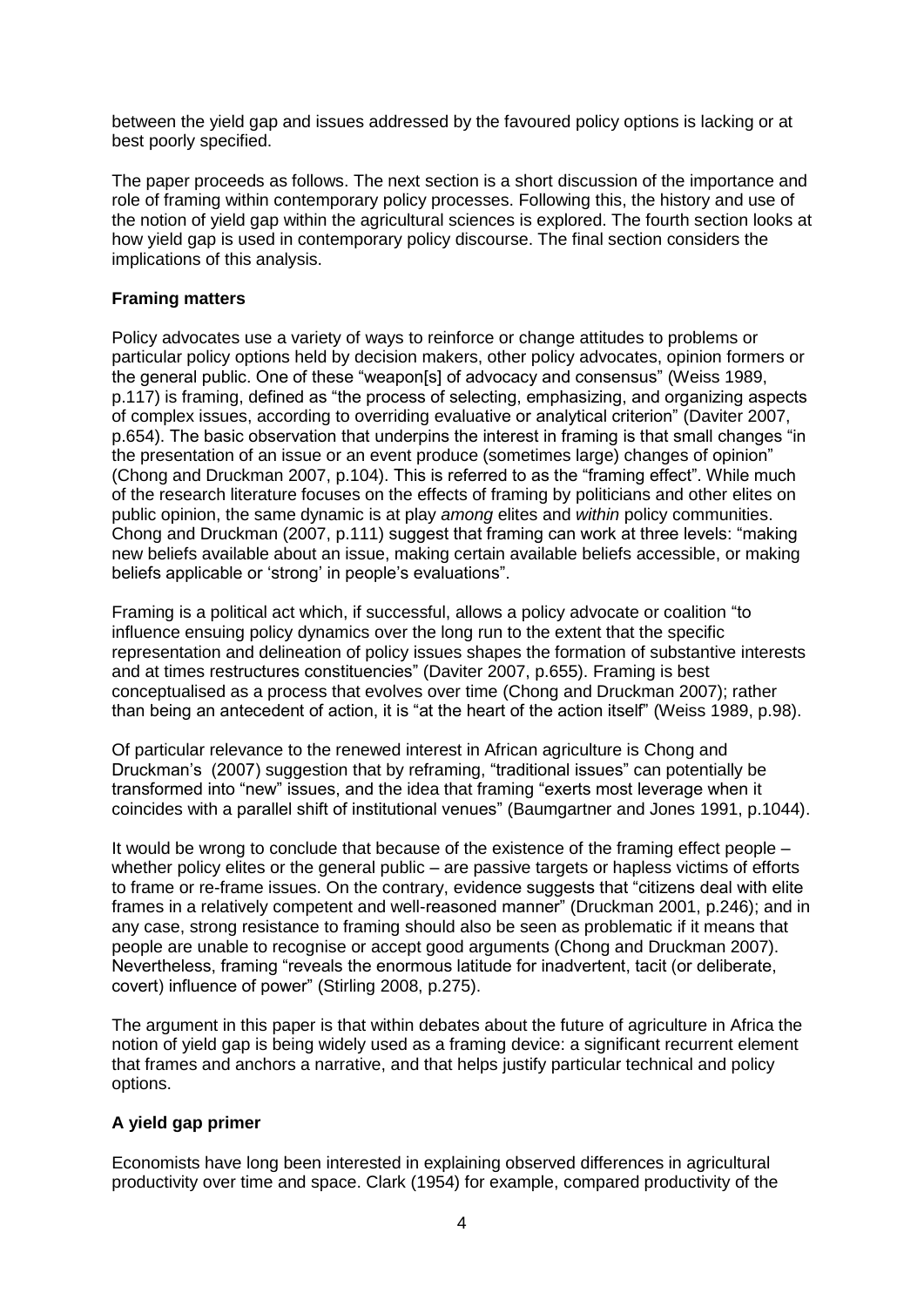whole agricultural sector both across countries and over extended time periods within the UK and USA. Clark's focus was on labour productivity, as was later work by Hayami (1969) who estimated aggregate production functions to explain national gaps in agricultural "output per male worker". Working at the level of individual fields, Herdt and Mandac (1981) also estimated production functions in an effort to explain what they thought would be large gaps between the yield achieved by a sample of Philippine rice farmers who were using modern technology, and the yields that could be achieved if the technology was exploited to the fullest. In fact, their analysis showed these gaps to be "rather modest", and they concluded that "the largest potential for closing the yield gap among the study farmers is through increasing their technical efficiency, not by convincing them to apply more inputs" (p.399).

Crop production ecology is the other disciplinary home of the yield gap and it is here that the theory and methodology of yield gap analysis (*agronomic diagnosis* in French) was developed. In the remainder of this paper we focus solely on yield gap as conceived and used within crop production ecology. In the most general sense a crop yield gap can be thought of as the difference between two yield estimates. Most commonly, one is an estimate of "potential" yield while the other is of "actual" yield, with the former being larger than the latter, and the gap defined as the difference between them. In yield gap analysis "the relative importance of growth factors and inputs is investigated to explain actual yield levels and resource-use efficiencies and to analyze differences between potential and actual yield levels to open ways for improvement" (van Ittersum and Rabbinge 1997). According to Prost et al. (2008) "yield gap analysis is used to identify and rank the factors that can explain the low yields observed in a range of farmers' fields".

In their widely cited paper van Ittersum and Rabbinge (1997) suggest that crop growth can be understood in terms of "growth-defining" factors (plant characteristics, temperature and solar radiation), "growth-limiting" factors (water and nutrients) and "growth-reducing" factors (including weeds, pests, diseases and pollutants). From a "crop's point of view" potential yield is an estimate of performance when the crop is optimally supplied with growth-defining and growth-limiting factors and completely protected against growth-reducing factors. Actual yield refers to performance when water or nutrients levels are sub-optimal or protection against growth-reducing effects is less than 100% effective. In this scheme the role of management by farmers is to use "yield-increasing" measures (relating to the supply of water and nutrients) and "yield-protecting" measures (relating to control of pests, diseases and weeds) to move from actual to attainable yield (with attainable yields always being less that potential yields). These authors stress the location specificity of this framework and the fact that it favours long-term explorations that look "beyond current, often temporary, limitations and constraints regarding farmer's skills, socio-economic factors or available techniques". Thinking along these lines is further developed by van Ittersum et al. (in press).

It is in the operationalisation of theoretical schemes such as this – what is in effect a shift in perspective from a "crop's point of view" to an "analyst's point of view" – that the yield gap story becomes problematic. It should already be clear that the meaning of an identified yield gap and the interpretation of a yield gap analysis are both dependent on the estimates of potential and actual yields that are used. Lobell et al. (2009) identify a number of "traditional" approaches to the estimation of potential yield – including model simulations, field experiments, yield contests and maximum farmer yields – each having advantages and disadvantages (also see van Ittersum et al. in press). Equally, many different methods for the estimation of actual yield have been suggested and used. As a result, even within the rather constrained fields of crop ecology and agronomy, there is a "lack of consistency in yield gap analysis in the literature" (Lobell et al. 2009), which is duly illustrated in the following definitions of yield gap:

 "the difference between actual farmers' yield and calculated average potential yield" (Becker et al. 2003); using similar language Cassman et al. (2003) defined the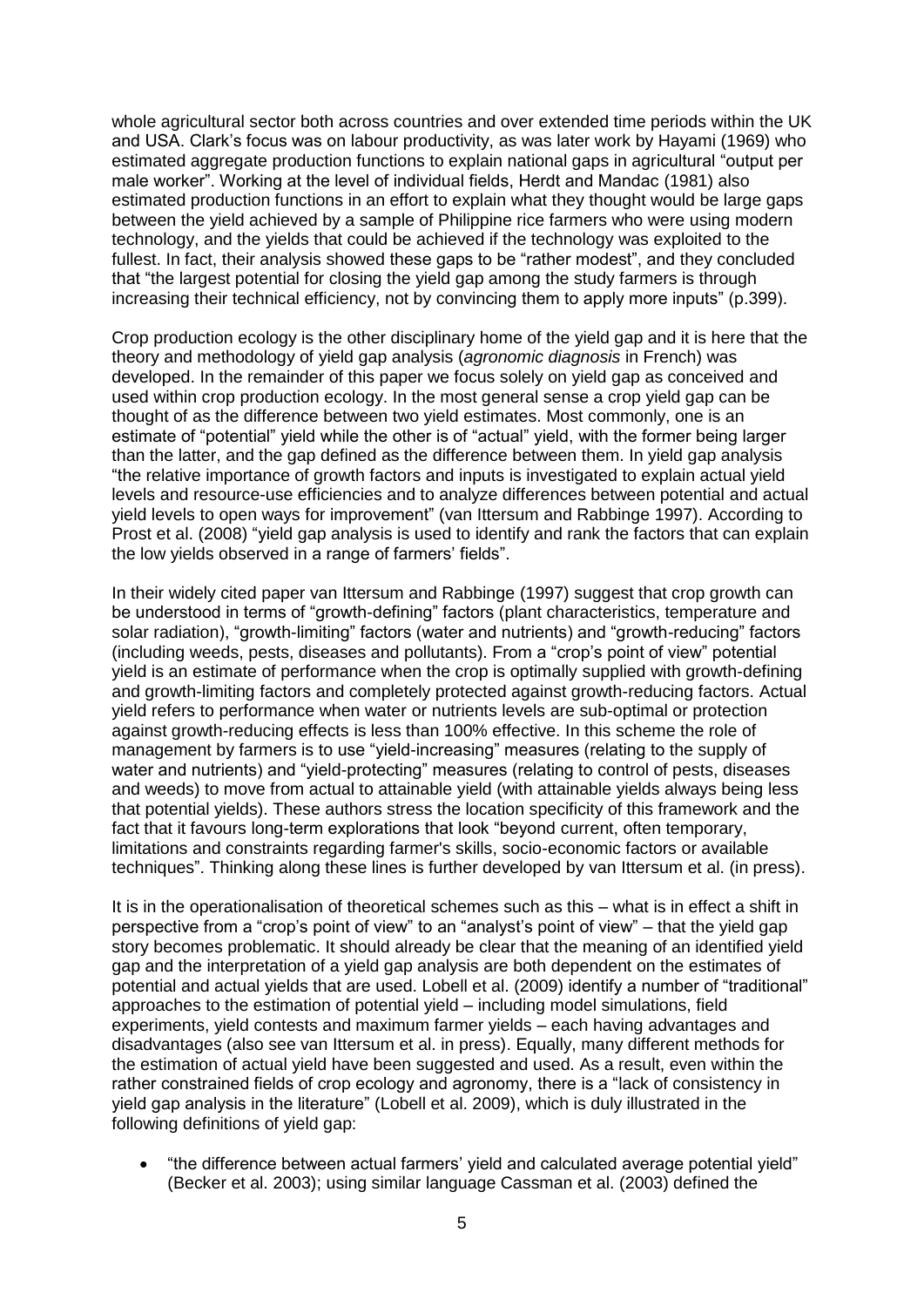"exploitable yield gap" as "the difference between yield potential and the actual yield achieved by farmers"

- the difference between simulated yields and observed yields (Audebert and Fofana 2009)
- "the difference of the average production situation with the anticipated best one" (de Bie 2004)
- the "gap between the actual crop yield and the expected yield" (Zinck et al. 2004)
- "the difference between average and maximum yields" (Lobell et al. 2007)
- the "gap between farmers and experimental yields" (Ortiz-Ferrara et al. 2006)
- "best versus average" (de Bie 2004 ; also see Waddington et al. 2010)

Fresco et al. (1994) attempted to bring some order to this by identifying four gaps between five yield estimates: calculated potential yield, maximum station yield, technical ceiling yield, economic ceiling yield and actual farmer yield (Figure 1). In introducing "economic ceiling yield", the maximum yield that makes economic sense under a specific set of conditions (input and output prices, market access etc), and defining Gap 4 as the difference between it and actual farmer yield, Fresco et al. have clearly departed from "the crop's point of view" and in so doing brought yield gaps squarely into the realms of both applied agronomy and policy. An agronomist's interest is drawn to the variable levels of actual yield achieved by farmers growing the same crop under broadly similar agro-ecological conditions. In principle this variability can be accounted for by micro soil and climate effects, differential input use, skill and management – including timeliness or "logistical efficiency", pests and diseases pressure, and luck. Some producers may consistently achieve higher yields than others, use available resources more efficiently and/or be more profitable. The implication of this is that conceiving of "actual" yield simply as a mean without a variance immediately confounds the calculation of a yield gap. The difference between the "potential" yield and the "average" yield of the top quartile of producers might be considerably smaller than that between the "potential" yield and the "average" yield of the bottom quartile. As the spatial scale of the analysis increases, and with it agro-ecological variability, the variance around mean producer yield would be expected to increase.

# [Figure 1 here]

Yield gap remains an important concept in applied crop ecology and agronomy: the last few years have seen the publication of yield gap studies relating to cassava in East Africa (Fremont et al. (2009), maize in Western Kenya (Tittonell et al. (2008), rice in West Africa (Audebert and Fofana 2009), (Waddington et al. (2010) and Sahelian irrigated rice (Van Asten et al. 2003).

Apart from the field and farm level, there is interest in what van Ittersum et al. (in press) refer to as "global" yield gap studies that seek worldwide coverage using consistent methods. The recently initiated project to develop a Global Yield Gap Atlas<sup>1</sup> seeks specifically to make these global approaches relevant at local level.

Before turning to how the notion of yield gap is used as a framing device in policy discourse it is important to return to van Ittersum and Rabbinge's (1997) insistence upon the context-

<sup>1</sup> See:<http://yieldgap.org/>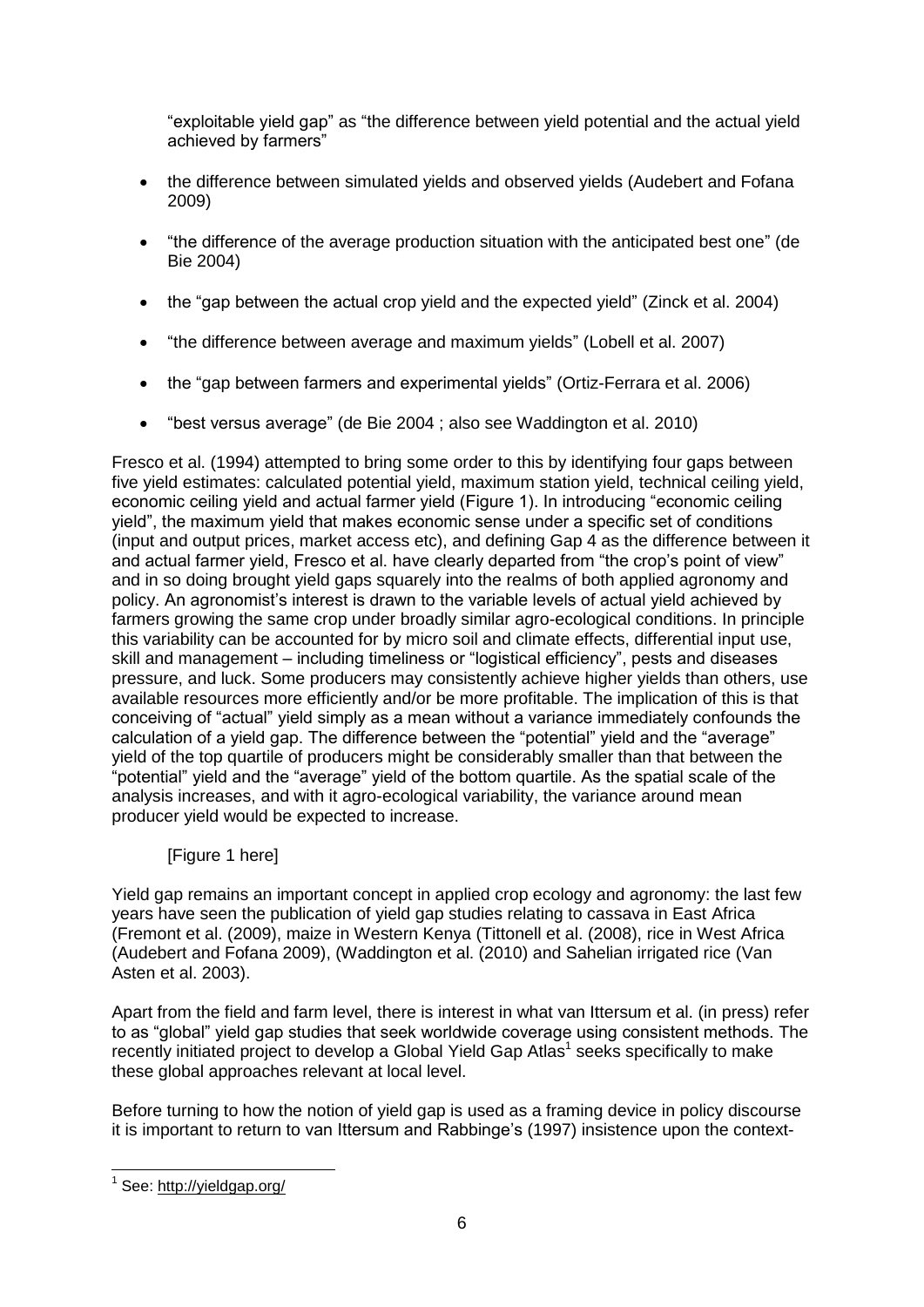specificity of yield gaps and yield gap analysis, because in general context-specificity does not play well within policy discourse and processes. Importantly, relaxing this context specificity constraint opens the way to a much more creative approach to the "potential" element of yield gap calculation. This is a critical part of what makes yield gap such an attractive and versatile framing device for agricultural policy advocates.

## **Arguing agricultural policy through the yield gap**

In this section I will argue that yield gap is a particularly effective framing device because it neatly and clearly indicates the magnitude of the problem to be addressed and, as highlighted in the previous section, the many options available for constructing the gap provide the framer with considerable scope for creativity. Because reference to the existence of a yield gap – no matter how it is defined – comes with no self-evident explanation for its causal factors or the ways it might most effectively be addressed, it provides an ideal platform for policy advocacy.

The remainder of this section looks at the use of yield gap as a framing device in four recent high profile documents touching on African agriculture: the InterAcademy Council report *Realizing the Promise and Potential of African Agriculture* (InterAcademy Council 2004); the 2008 World Development report *Agriculture for Development* (The World Bank 2007); the International Assessment of Agricultural Science and Technology (IAAST) report *Agriculture at a Crossroads* (McIntyre et al. 2009); and the UK Foresight report *The Future of Food and Farming* (Foresight 2011).

## *InterAcademy Council: Realizing the Promise and Potential of African Agriculture*

*Realizing the Promise and Potential of African Agriculture* originated in a request from the UN Secretary General to the InterAcademy Council for a study and strategic plan by which "the best of science and technology could be harnessed to help Africa substantially increase its agricultural productivity, thereby contributing to improved food security" (InterAcademy Council 2004, p.1). The InterAcademy Council, a grouping of the world's science academies, appointed an 18 member study panel: a process involving panel meetings, consultative regional workshops and commissioned papers culminated in the publication of *Realizing the Promise and Potential of African Agriculture*. The launch of this report was widely covered in the press. African smallholder farmers, yield gaps and yield gap analysis are central to *Realizing the Promise and Potential of African Agriculture*. This emphasis on yield gaps should not be surprising as the study panel was co-chaired by Professor Rudy Rabbinge, a widely respected Dutch crop ecologist who played a critical role in the formalisation of yield gap analysis.

Highlighting the many different types of farming systems and institutions found in SSA the report argues for multiple "rainbow evolutions" as opposed to a single Green Revolution. To support this it calls for the adoption of a "production ecology approach", "integrated sustainable intensification" and "market-led productivity improvement". A host of other recommendations are made addressing science and technology strategies, institution building, investments in human capital and market development.

The report's Box 3.4 (Chapter 3) introduces yield gaps and yield gap analysis. Two types of yield gaps are identified: those based on production ecological principles and those based on "actual farm conditions". The former use as the upper limit "theoretically calculated yields that can be obtained under potential or attainable production conditions" and compares these to actual farmers' yields. In contrast, yield gaps based on actual farm conditions compare yields obtained on experimental fields with those of "the best" or "average" farmers. Also falling into this category are yield gaps that contrast "differences between countries, and so on". While *Realizing the Promise and Potential of African Agriculture* is clearly partial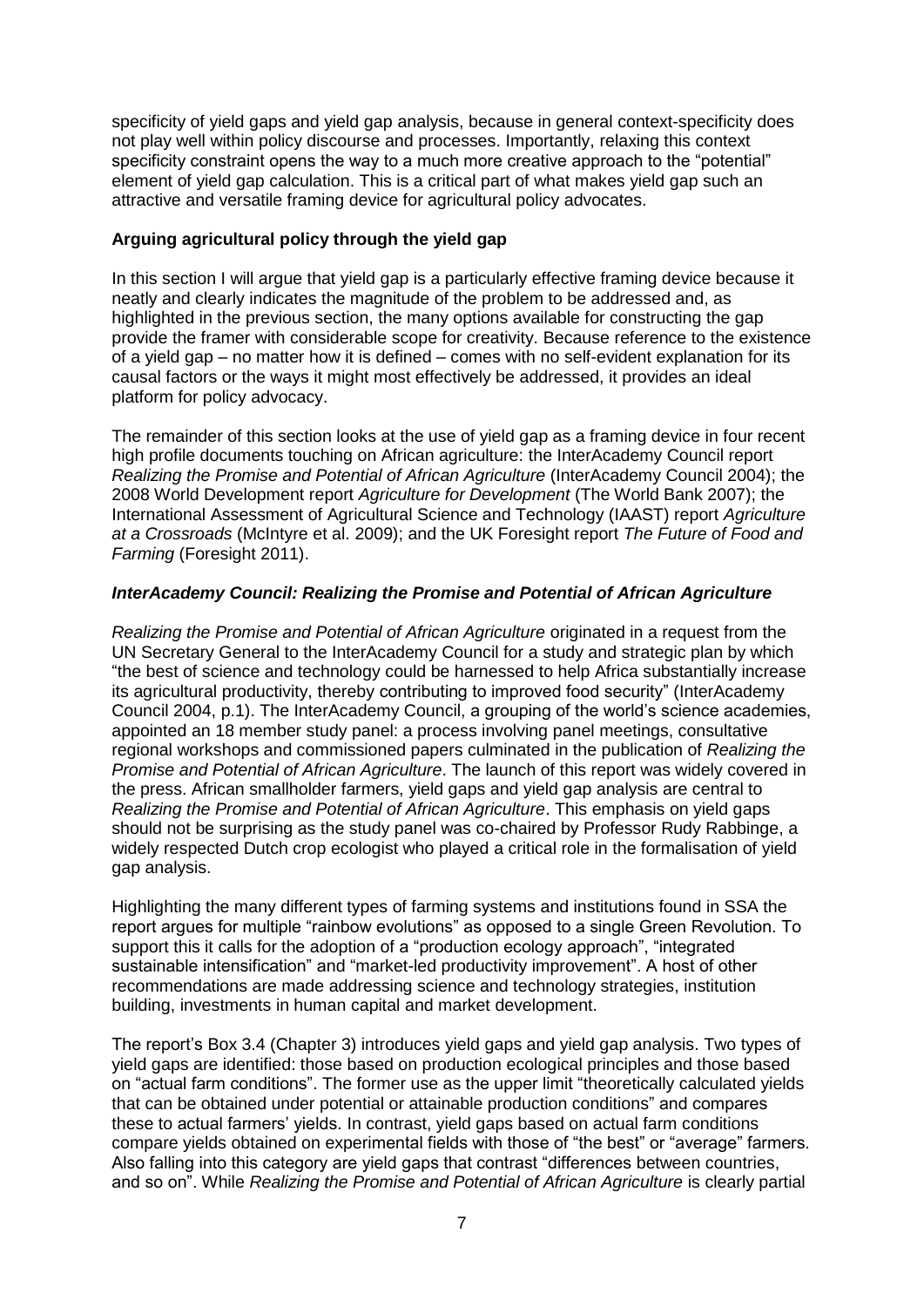to the production ecology approach, it concludes that "while experimental yields may be seen as the highest yields feasible, still unidentified factors may suppress the performance of the crop. These factors cannot be identified without thorough, in-depth analyses based on eco-physiological principles. The two methods are therefore complementary" (p.41).

As is fitting given the report's emphasis on the diversity of production environments, farming systems and institutional contexts in SSA, a very wide range of recommended responses are identified to enable the identified yield gaps to be bridged (Box 1). Some of these responses are broad (i.e. "create incentives") some are narrow ("encourage and promote farmer organizations"); some are strategic, while others are methodological (e.g. use agroecological and participatory approaches). While all are reasonable and plausible, they have all been seen before. There is little indication in the report how these recommendations actually link to or arose from yield gap analysis. In other words, despite the high profile of production ecology and yield gap analysis in the report, the logical, context-specific links between these and the policy recommendations appear quite weak.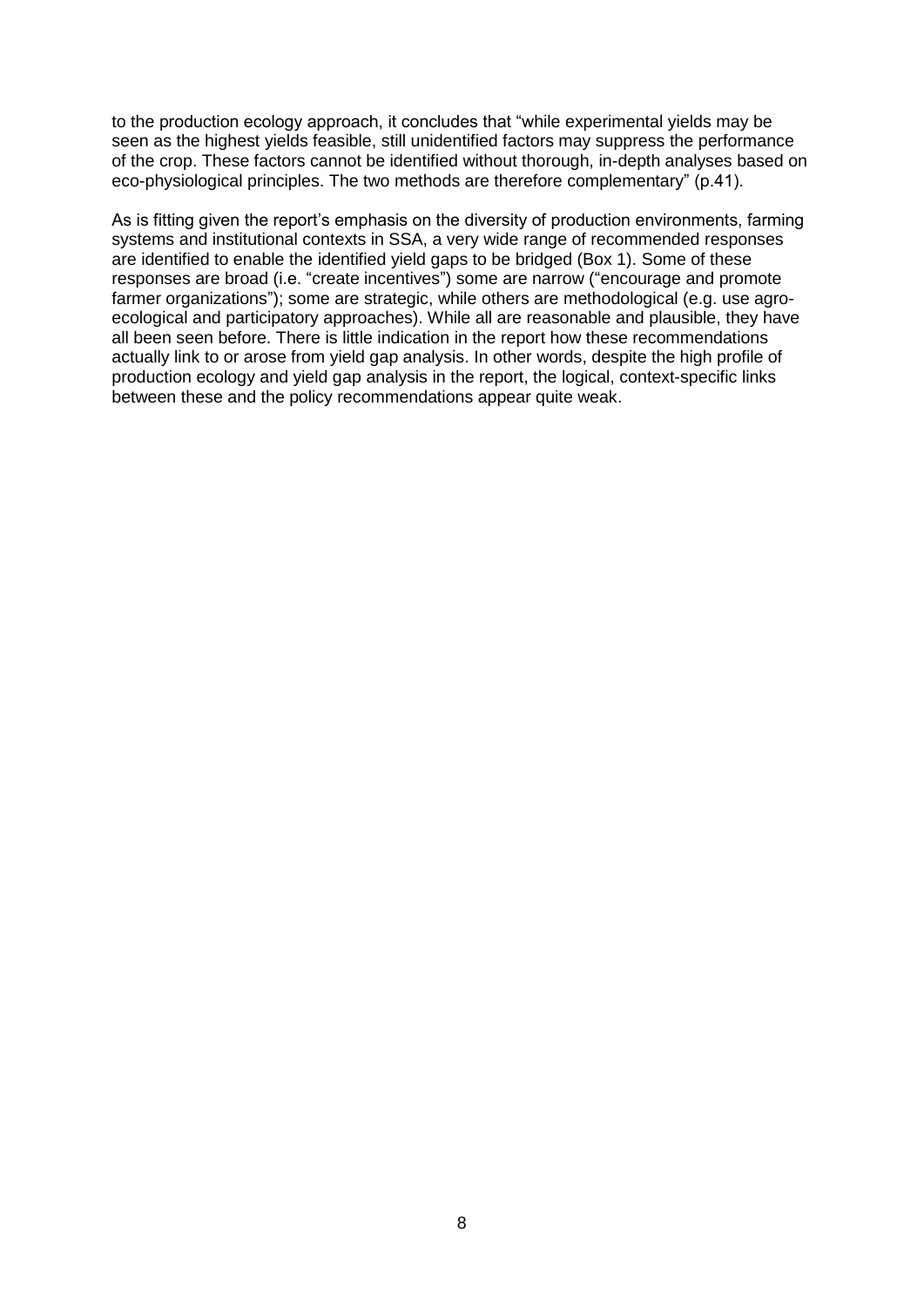#### Box 1. Solutions identified in *Realizing the Promise and Potential of African Agriculture* for bridging yield gaps.

- Use agro-ecological approaches; use production ecological approach; focus on growth- & yieldlimiting and growth- & yield-reducing factors
- Strategic research on pervasive priority problems of a regional or continental character, where spillovers are possible
- Address both technical & economic aspects; work on technical, institutional and policy measurements [sic]
- Place premium on farmer participatory approaches; use "participatory knowledge quadrangle"
- Create incentives
- Identify new niche value-added marketing opportunities
- Market-led productivity improvement strategy
- Information & communications technology (ITS); use ICTs to provide speedy & timely market & price information
- Develop new options for the future
- Varieties with properties such as salt tolerance & resistance to the prevailing pests & diseases
- Development of low-cost water management, weed-competitive & nutrient-responsive rice varieties
- Improve soil fertility; site-specific soil fertility management
- Direct research at understanding and resolving factors that limit access to fertilizers, that make fertilizers use more efficient & that make irrigation more appropriate & less costly for small farmers
- An integrated package of appropriate technology options, services & public policies, particularly in the field of input and output pricing & information
- Systematic fine-tuning of technology options to improve adoption; adapt & fine tune technology options
- Scale up examples of successful productivity-enhancing innovations
- Strengthen national, regional & continental strategic research capacities
- Research on technology exchange & delivery systems
- Encourage & promote farmer organizations, including co-operatives

#### *Agriculture for Development*

The 2008 edition of the World Bank's World Development Report – *Agriculture for Development* – argues the case for an increased policy focus on, and support for, agriculture. Underlying the report's very detailed analyses are four propositions:

- Agriculture is a fundamental "instrument" for achieving sustainable development and poverty reduction.
- A "productivity revolution" in smallholder farming within agriculture-based countries is necessary.
- A "comprehensive approach" for addressing income inequality will include "shifting to high value agriculture, decentralizing nonfarm economic activity to rural areas, and providing assistance to help move people out of agriculture".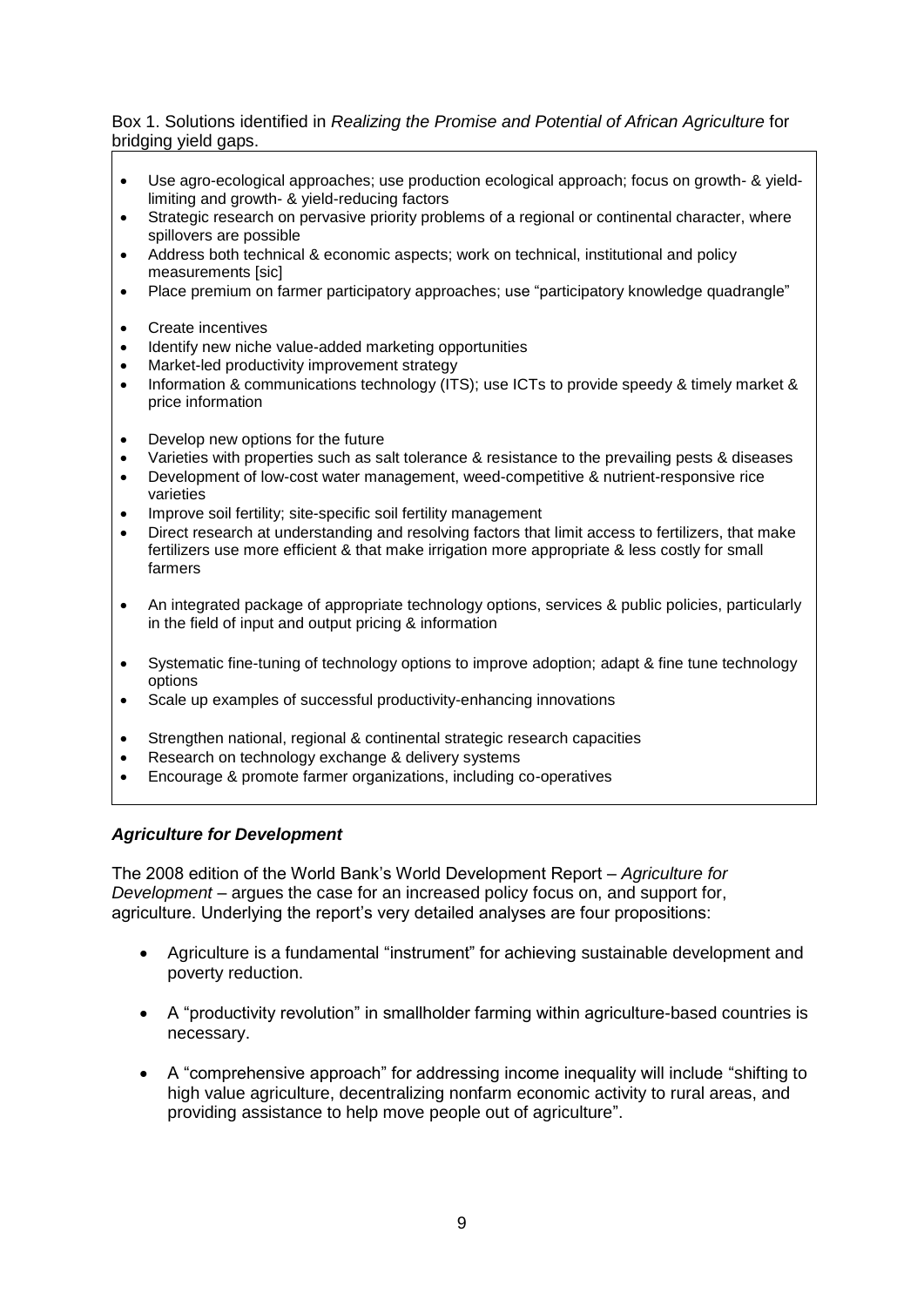- It is possible to simultaneously reduce agriculture's environmental footprint, make it less vulnerable to climate change and enhance its ability to deliver environmental services.
- Governance of agriculture at local, national and global levels must be improved.

*Agriculture for Development* was both celebrated for bringing agriculture in from the cold and critiqued for its ideology, naiveté, inconsistencies and reliance on "myths" (e.g. Amanor 2009; Devereux et al. 2009; McMichael 2009; Veltmeyer 2009; Woodhouse 2009; Hetherington 2009; Murray Li 2009; Oya 2009). Nevertheless it stands as a seminal document in relation to the current cycle of heightened policy interest in agriculture.

The need to increase crop productivity and the image of a smallholder "productivity revolution" are central to *Agriculture for Development* and it is in this context that the notion of yield gap is deployed. Table 1 shows all direct references to yield gap in the report. It is immediately evident that yield gap is used in a very flexible way, to include gaps in productivity between:

- A. Average farm yields and experimental yield potential
- B. Current yields and "what can be economically achieved with better support services"
- C. SSA and the rest of the world
- D. Favoured and less favoured regions
- E. Large and small farms

## [Table 1 here]

All of the categories used to construct these gaps are problematic. Gap A comes closest to the sense in which yield gap is used in the crop ecology literature, but in using experimental yield potential as opposed to estimated maximum yield potential it is closer to Fresco et al.'s Gaps 2+3+4. Gap B is similar to Fresco et al.'s Gap 4 (economic ceiling yield minus actual farmer yield). It is more difficult to see the relevance of Gaps C, D and E as they blatantly violate the proposition by van Ittersum and Rabbinge (1997) that it is only through contextspecificity that yield gaps become meaningful. What does the "fact" that the gap between cereal yields in SSA and those in "the rest of the world" is large and increasing really say about African agriculture? What conclusions can be drawn from a cereal yield gap of 5 tons/ha between SSA and "Developed countries"?

Turning now to the rest of the table, we see first that the logical links between the gaps, the causes and the solutions proposed to address them, are neither complete nor compelling. The same solutions are proposed to address different gaps, which would seem to indicate a certain lack of specificity. In any case, it is only right that the credence given to specific solutions should be directly proportional to the relevance of the gap used to justify them: as noted above a number of the gaps used in *Agriculture for Development* might be considered far-fetched. Finally it is important to note that taken together the proposed solutions are nothing more than the now orthodox prescription of better technology, better institutions, greater incentives and smarter subsidies. As with the InterAcademy Council's report, the question is whether the use of yield gaps brought anything new or unique to this analysis. Alternatively, are yield gaps used simply to help frame and justify a pre-existing agenda?

# *IAAST: Agriculture at a Crossroads*

*Agriculture at a Crossroads* (McIntyre et al. 2009) is the main output of a global assessment process initiated by the World Bank and the FAO in 2002. The goal of the IAAST was to assess "the role of agricultural knowledge, science and technology (AKST) in reducing hunger and poverty, improving rural livelihoods and facilitating environmentally, socially and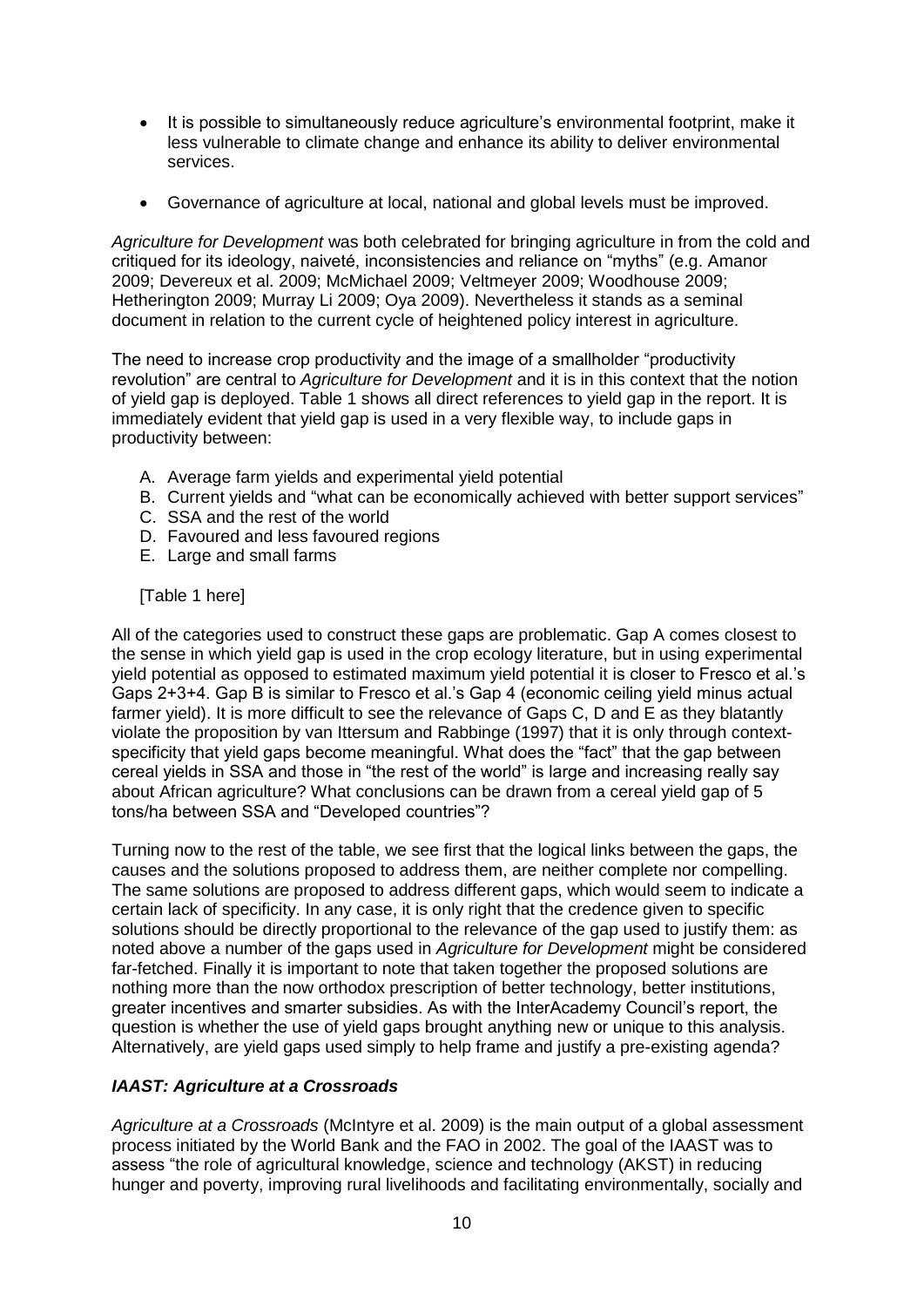economically sustainable development" (p.ix). The IAAST was designed "in order to ensure ownership of the process and findings by a range of stakeholders" including governments, civil society organisations and the private sector. Around 400 "experts" worldwide contributed to *Agriculture at a Crossroads* and five accompanying "sub-global" assessments.

In the event the politics amongst the various stakeholders involved in the process were intense – focusing specifically around a biotechnology vs. agroecology fault line – and resulted in the withdrawal of some private sector stakeholders from the process (Scoones 2009; Feldman and Biggs 2012). Nevertheless, *Agriculture at a Crossroads* has been widely endorsed and, with its acknowledgment of the importance of agroecology and food sovereignty, is actively promoted by some as the basis for a radical reformulation of global agriculture (cf. Ishii-Eiteman 2009).

There are five specific references to yield gap in the main text of *Agriculture at a Crossroads* (Table 2). Three of these provide a definition, and these definitions are all different: one defines yield gap as the difference between high and low income countries; one as the gap between yield potential and yield achieved; and one as the gap between the biological potential of Green Revolution crops and what the poor farmers in developing countries typically manage to produce in the field.

# [Table 2 here]

A section of the report's Table 6.2 identifies "AKST [agricultural knowledge, science and technology] gaps and needs" required for "closing yield gaps in low productivity systems". A number of "challenges" are identified including

- Improve practices for root health management
- Conventional Breeding/rDNA assisted (breeding)
- Transgenics (GM)
- Improve the performance of livestock in pastoral and semi-pastoral subsistence communities
- Rain water harvesting, supplemental and small scale irrigation for rainfed systems
- Integrate soil water and soil fertility management
- Multiple water use systems, domestic and productive uses, crops/livestock/fisheries

However, there is no clear link between these challenges and the yield gaps referred to in the text, and consequently the actions proposed to address the challenges are very broad (e.g. "enhance nutrient cycling").

# *Foresight: The Future of Food and Farming*

*The Future of Food and Farming* (Foresight 2011) is a product of the UK government's Foresight Programme which seeks to improve how science and technology are used within government and society. The Global Food and Farming Futures project set out to "to explore the pressures on the global food system between now and 2050 and identify the decisions that policy makers need to take today, and in the years ahead, to ensure that a global population rising to nine billion or more can be fed sustainably and equitably" (p.9). To achieve this, the project commissioned: 13 synthesis reports; 22 driver reviews; case studies of success in sustainable intensification in SSA; 7 regional reviews; 41 state-of-science reviews; plus a number of additional reviews and working papers. While SSA was not the sole focus of Global Food and Farming Futures project, it nevertheless features quite prominently in the report.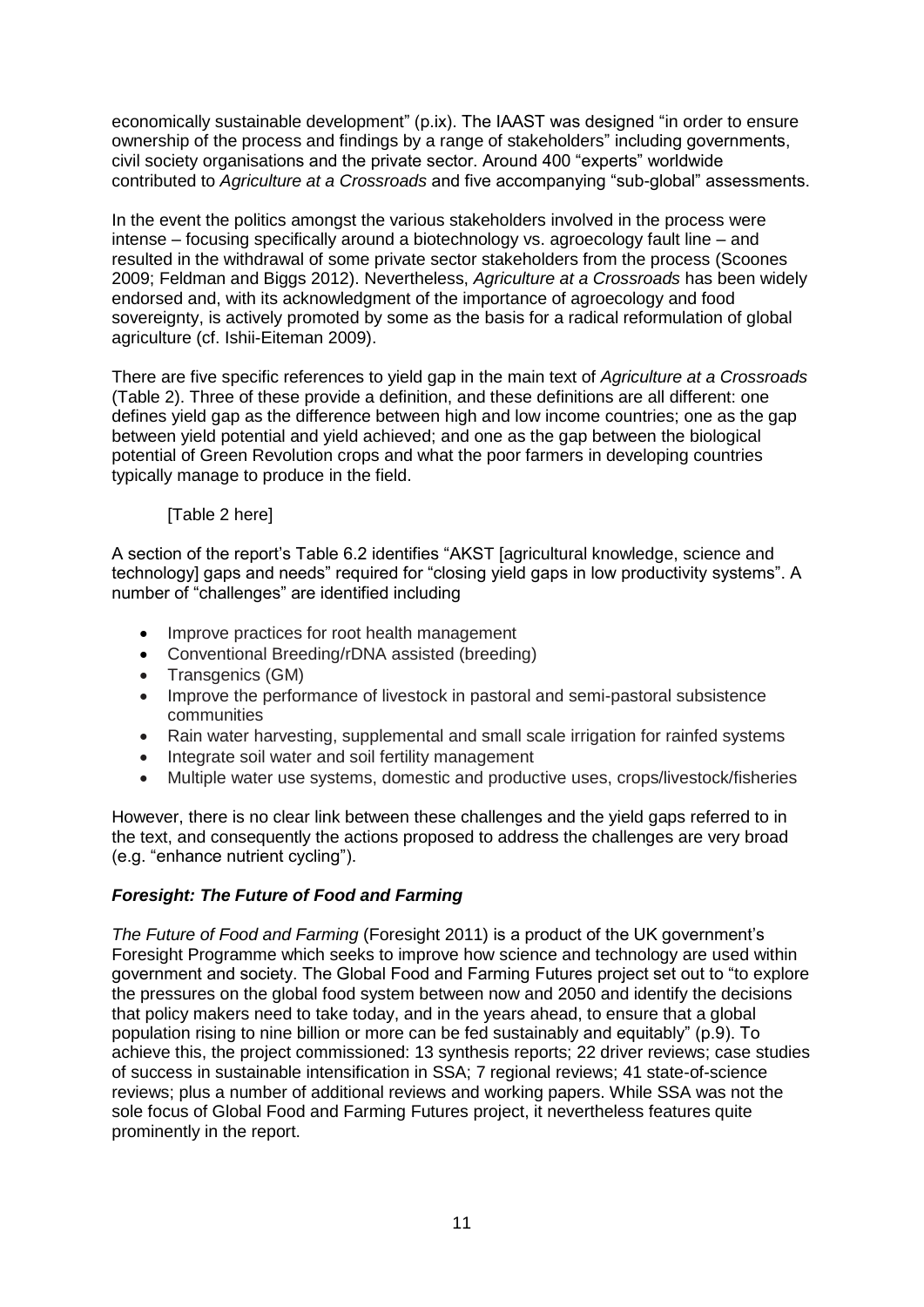*The Future of Food and Farming* was launched with much fanfare in January 2011. Project outputs have entered the scientific literature through articles in *Science* (Godfray et al. 2010) and special issues of *Philosophical Transactions of the Royal Society B* (Vol 365, 2010)<sup>2</sup> and *Food Policy* (Vol. 36,S1, 2011).

The report makes six references to yield or productivity gaps (Table 3) and provides two definitions:

- "Both within and between countries there are differences in productivity that are not explained by local physical conditions" (p.80)
- "The difference between realised productivity and the best that can be achieved using current genetic material and available technologies and management" (p.204)

#### [Table 3 here]

Once again the explanations for the existence of yield gaps are broad: "poorly developed infrastructure, whether in roads, storage and markets, or in input and services" (p.80), and in some situations "conflict and political turmoil", "political or economic mismanagement", low prices, and "lack of human, physical and financial capital [that] restricts the application of existing knowledge" (p.80). It should not be surprising that the links between the identified yield gaps and the proposed responses are weak and non-specific.

Some members of the Foresight team published a review paper is *Science* that put the notion of yield gap at centre stage (Godfray et al. 2010). According to these authors "The difference between realized productivity and the best that can be achieved using current genetic material and available technologies and management is termed the 'yield gap'" (p.813). If we assume the "realised productivity" refers to actual farmer yield, this gap would appear to be equivalent to either Fresco et al's Gap 3+4 or their Gap 2+3+4, depending on whether the "best that can be achieved" relates to farmers' fields or to maximum yields in an experimental context. Subsequently they acknowledge Fresco et al's Gap 3 (the gap between "technical ceiling yield" and "economic ceiling yield") (p.813).

Two things are important here. First, yield gap – or rather "the" yield gap – is presented as a straightforward notion that is, at least in principle, relatively unproblematic to estimate. No reference is made to the fact that this particular version of yield gap is one amongst a number of possible alternatives, or that the generation of meaningful estimates of any of these gaps can be extremely challenging. Second, while a number of factors associated with the yield gap are identified, no indication is given how to move systematically from the identification of a gap to the development of specific policy prescriptions.

#### **Conclusions**

Yield gap is an example of a concept taken from one field (in this case crop production ecology) and applied in another (agricultural policy analysis and advocacy). As is often the case, in the process of a transfer like this a good deal of the subtlety and nuance of the concept appears to have been lost, as has any recognition of its limitations.

As illustrated through the examples examined in the previous section, yield gap is commonly used to frame the "problem" of agriculture in SSA and to justify particular policy responses. Any number of alternative yield gaps can be and are constructed. While the immediate meaning and relevance of some of these may be difficult to discern (e.g. the 5 ton/ha gap in

 2 Jaggard et al. (2010) deal most directly with yield gaps but there is relatively little in the paper on SSA.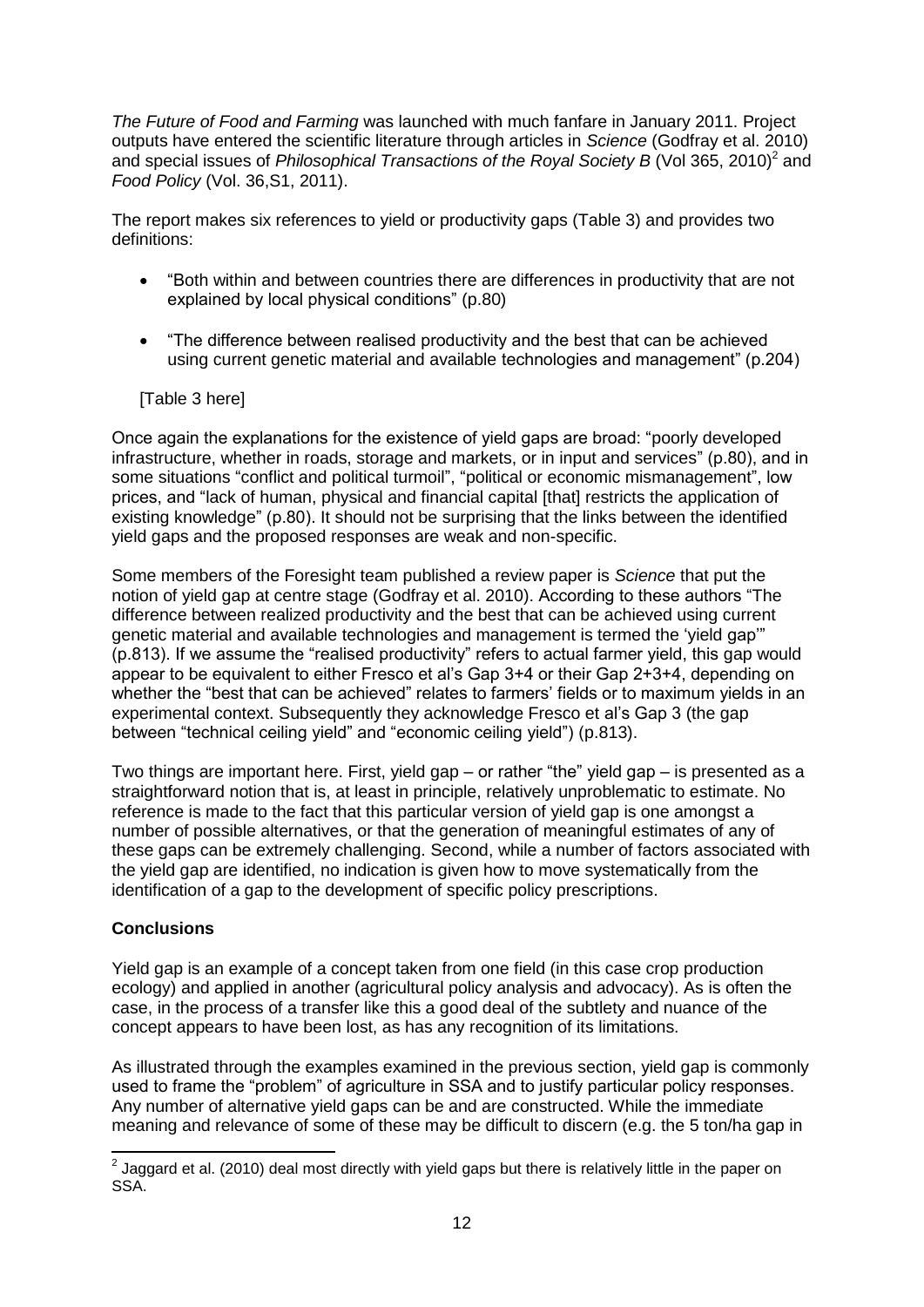average cereal yields between "SSA" and "developed countries" referred to earlier), for those wanting to draw attention to the need for further investment in African agriculture, the motivation is to construct the largest gap possible.

Yield gap is an excellent policy framing device: it brings an aura of scientific analysis and quantification and appears to be technically rooted. A large gap focuses the mind: surely something must and can be done! But as is evident, yield gaps can be constructed in many ways, and the size of the resulting gaps vary accordingly. Further, there is no direct or logical line between a yield gap – no matter how it is constructed – and appropriate policy responses. Rather, in the cases we have examined it would appear that yield gap is used predominantly to support a set of broad responses around which there is already general agreement. Finally, the yield gaps used to frame agricultural policy debates seldom approach the level of context specificity that is assumed in most crop production ecology analyses – which, if they did, would perhaps allow the identification of more appropriate policy options

Policy advocates concerned with agriculture in SSA will continue to use "all the tools in the toolbox" – including framing and yield gaps – to argue and promote their favoured policy options. One would hope, however, that policy researchers would cast a more critical eye on and be more circumspect in their reference to yield gaps. In any case, the message for policy makers and others is clear: "mind the (yield) gap(s)", for they are seldom what they appear.

## **References**

- Amanor, K. S. (2009). Global Food Chains, African Smallholders and World Bank Governance. *Journal of Agrarian Change, 9*(2), 247-262, doi:10.1111/j.1471- 0366.2009.00204.x.
- Audebert, A., & Fofana, M. (2009). Rice Yield Gap due to Iron Toxicity in West Africa. *Journal of Agronomy and Crop Science, 195*(1), 66-76, doi:10.1111/j.1439- 037X.2008.00339.x.
- Baumgartner, E. R., & Jones, B. D. (1991). Agenda dynamics and policy sub-systems. *Journal of Politics, 53*(4), 1044-1074.
- Becker, M., Johnson, D. E., Wopereis, M. C. S., & Sow, A. (2003). Rice yield gaps in irrigated systems along an agro-ecological gradient in West Africa. *Journal of Plant Nutrition and Soil Science-Zeitschrift fur Pflanzenernahrung und Bodenkunde, 166*(1), 61-67.
- Borras, S. M. (2010). The politics of transnational agrarian movements. [Article]. *Development and Change, 41*(5), 771-803, doi:10.1111/j.1467-7660.2010.01661.x.
- Cassman, K. G., Dobermann, A., Walters, D. T., & Yang (2003). Meeting cereal demand while protecting natural resources and improving environmental quality. *Annual Review of Environmental Resources, 28*, 315-358.
- Chong, D., & Druckman, J. N. (2007). Framing theory. *Annual Review of Political Science, 10*, 103-126, doi:10.1146/annurev.polisci.10.072805.103054.
- Clark, C. (1954). World supply and requirements of farm products. *Journal of the Royal Statistical Society. Series A (General), 117*(3), 263-296.
- Daviter, F. (2007). Policy framing in the European Union. *Journal of European Public Policy, 14*(4), 654-666, doi:10.1080/13501760701314474.
- de Bie, C. (2004). The yield gap of mango in Phrao, Thailand, as investigated through comparative performance evaluation. *Scientia Horticulturae, 102*(1), 37-52, doi:10.1016/j.scienta.2003.11.017.
- de Janvry, A., & Sadoulet, E. (2010). Agriculture for development in Africa: business-asusual or new departures? *Journal of African Economies, 19*(suppl\_2), ii7-39, doi:10.1093/jae/ejp028.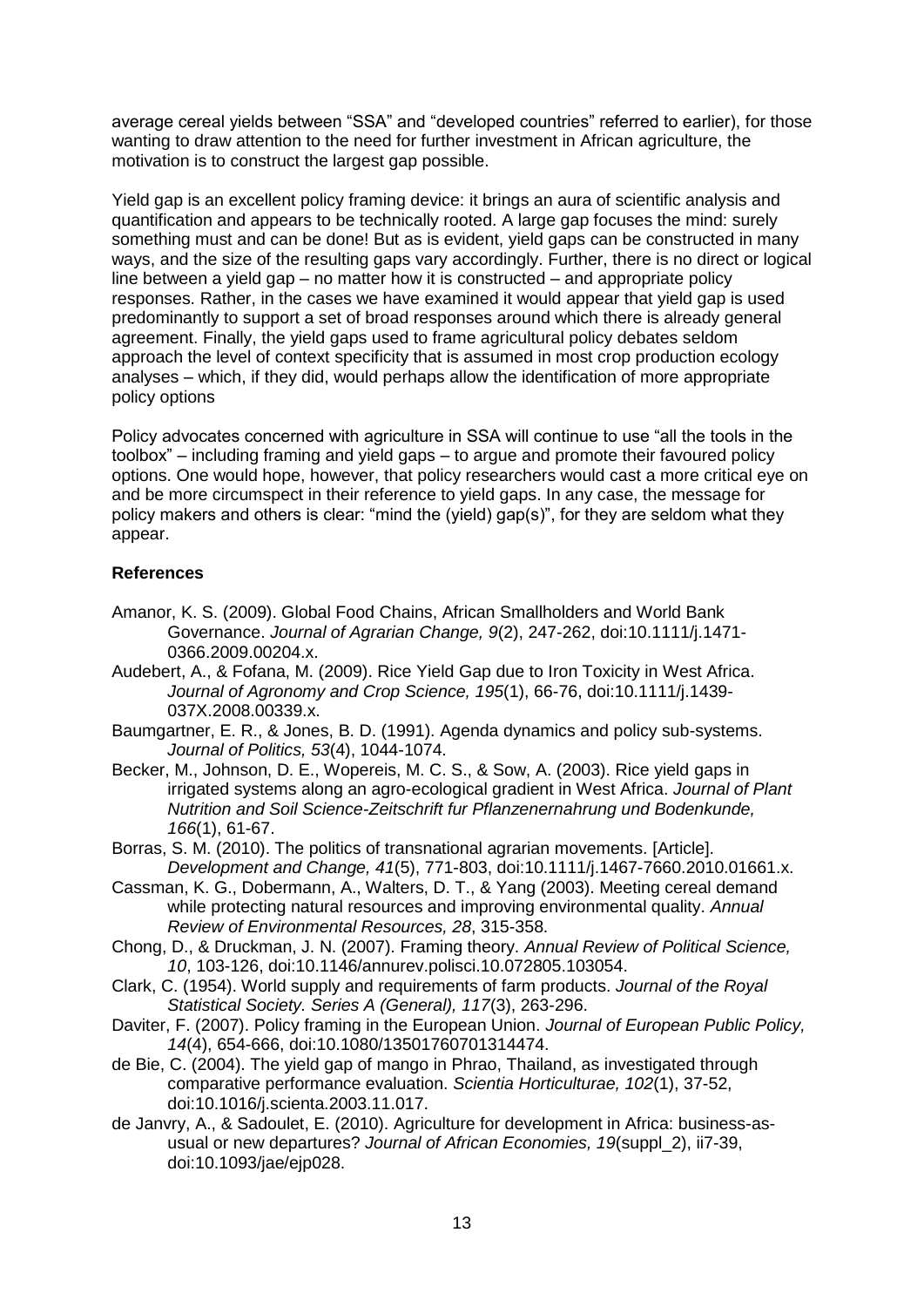Desmarais, A. A. (2007). *La Vıa Campesina: Globalization and the Power of Peasants*. London: Pluto Press.

Devereux, S., Scoones, I., & Thompson, J. (2009). Critical responses to the World Bank's World development report 2008: agriculture for development. *Journal of Peasant Studies, 36*(2), 468-474.

Druckman, J. N. (2001). The implications of framing effects for citizen competence. *Political Behavior, 23*(3), 225-256.

Feldman, S., & Biggs, S. (2012). The politics of international assessments: The IAASTD process, reception and significance. *Journal of Agrarian Change, 12*(1), 144-169, doi:10.1111/j.1471-0366.2011.00333.x.

Fermont, A. M., van Asten, P. J. A., Tittonell, P., van Wijk, M. T., & Giller, K. E. (2009). Closing the cassava yield gap: An analysis from smallholder farms in East Africa. *Field Crops Research, 112*(1), 24-36, doi:10.1016/j.fcr.2009.01.009.

Foresight (2011). *The Future of Food and Farming: Challenges and Choices for Global Sustainability. Final Project Report.* London: The Government Office for Science.

Fresco, L. O., Huizing, H., Van Keulen, H., Luning, H., & Schipper, R. (1994). *Land Evaluation and Farming Systems Analysis for Land Use Planning*. Rome: FAO.

Godfray, H. C. J., Beddington, J. R., Crute, I. R., Haddad, L., Lawrence, D., Muir, J. F., et al. (2010). Food Security: The Challenge of Feeding 9 Billion People. *Science, 327*(5967), 812-818, doi:10.1126/science.1185383.

Hayami, Y. (1969). Sources of agricultural productivity gap among selected countries. *American Journal of Agricultural Economics, 51*(3), 564-&, doi:10.2307/1237909.

Herdt, R. W., & Mandac, A. M. (1981). Modern technology and economic efficiency of Philippine rice farmers. *Economic Development and Cultural Change, 29*(2), 375- 399.

Hetherington, K. (2009). The strategic incoherence of development: marketing expertise in the World Development Report. *Journal of Peasant Studies, 36*(3), 653-661.

- InterAcademy Council (2004). *Realizing the Promise and Potential of African Agriculture*. Amsterdam: InterAcademy Council.
- Ishii-Eiteman, M. (2009). Food sovereignty and the International Assessment of Agricultural Knowledge, Science and Technology for Development. *Journal of Peasant Studies, 36*(3), 689-700.

Jaggard, K. W., Qi, A., & Ober, E. S. (2010). Possible changes to arable crop yields by 2050. *Phil. Trans. R. Soc. B, 365*, 2835-2851.

Kretzmann, J., & McKnight, J. (1993). *Building Communities from the Inside-Out*. Chicago: ACTA Publications.

Lobell, D. B., Cassman, K. G., & Field, C. B. (2009). Crop yield gaps: their importance, magnitudes, and causes. *Annual Review of Environmental Resources, 34*, 179-204.

Lobell, D. B., Ortiz-Monasterio, J. I., & Falcon, W. P. (2007). Yield uncertainty at the field scale evaluated with multi-year satellite data. *Agricultural Systems, 92*(1-3), 76-90, doi:10.1016/j.agsy.2006.02.010.

Mathie, A., & Cunningham, G. (2003). From clients to citizens: asset-based community development as a strategy for community-driven development. *Development in Practice, 13*(5), 474-486.

McIntyre, B. D., Herren, H. R., Wakhungu, J., & Watson, R. T. (2009). *Agriculture at a Crossroads: International Assessment of Agricultural Knowledge, Science and Technology for Development, Global Report*. Washington, DC: Island Press.

McMichael, P. (2009). Banking on Agriculture: A Review of the World Development Report 2008. *Journal of Agrarian Change, 9*(2), 235-246, doi:10.1111/j.1471- 0366.2009.00203.x.

Murray Li, T. (2009). Exit from agriculture: a step forward or a step backward for the rural poor? *Journal of Peasant Studies, 36*(3), 629-636.

Ortiz-Ferrara, G., Joshi, A. K., Chand, R., Bhatta, M. R., Mudwari, A., Thapa, D. B., et al. Partnering with farmers to accelerate adoption of new technologies in South Asia to improve wheat productivity. In *Symposium on Challenges to International Wheat*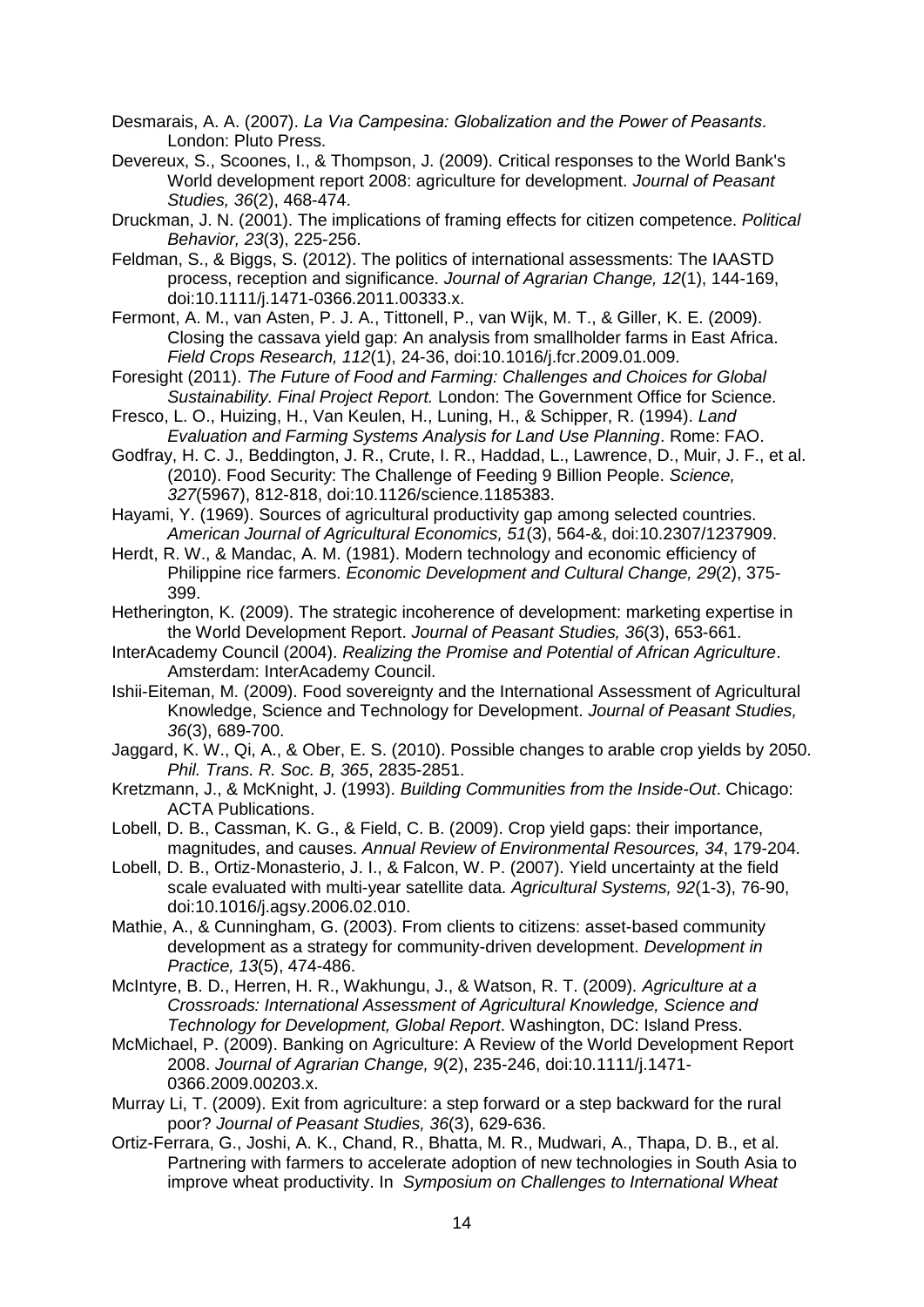*Improvement, Obregon, MEXICO, Mar 2006* (pp. 399-407). doi:10.1007/s10681-007- 9353-2.

- Oya, C. (2009). The World Development Report 2008: inconsistencies, silences, and the myth of 'win-win' scenarios. *Journal of Peasant Studies, 36*(3), 593-601.
- Prost, L., Makowski, D., & Jeuffroy, M. H. (2008). Comparison of stepwise selection and Bayesian model averaging for yield gap analysis. *Ecological Modelling, 219*(1-2), 66- 76, doi:10.1016/j.ecolmodel.2008.07.026.
- Scoones, I. (2009). The politics of global assessments: the case of the International Assessment of Agricultural Knowledge, Science and Technology for Development (IAASTD). *Journal of Peasant Studies, 36*(3), 547-571, doi:10.1080/03066150903155008.
- Seck, P. A., Tollens, E., Wopereis, M. C. S., Diagne, A., & Bamba, I. (2010). Rising trends and variability of rice prices: Threats and opportunities for sub-Saharan Africa. *Food Policy, 35*(5), 403-411, doi:10.1016/j.foodpol.2010.05.003.
- Stirling, A. (2008). "Opening up" and "Closing down" Power, participation, and pluralism in the social appraisal of technology. *Science Technology & Human Values, 33*(2), 262- 294, doi:10.1177/0162243907311265.
- The World Bank (2007). *Agriculture for Development: World Development Report 2008*. Washington DC: The World Bank.
- Tittonell, P., Vanlauwe, B., Corbeels, M., & Giller, K. E. (2008). Yield gaps, nutrient use efficiencies and response to fertilisers by maize across heterogeneous smallholder farms of western Kenya. *Plant and Soil, 313*(1-2), 19-37, doi:10.1007/s11104-008- 9676-3.
- Van Asten, P., Wopereis, M., Haefele, S., Isselmou, M. O., & Kropff, M. (2003). Explaining yield gaps on farmer-identified degraded and non-degraded soils in a Sahelian irrigated rice scheme. *NJAS-Wageningen Journal of Life Sciences, 50*, 277-296.
- Van Ittersum, M. K., & Rabbinge, R. (1997). Concepts in production ecology for analysis and quantification of agricultural input-output combinations. *Field Crops Research, 52*(3), 197-208.
- Van Ittersum, M. K., Cassman, K. G., Grassini, P., Wolf, J., Tittonell, P., & Hochman, Z. (in press). Yield gap analysis with local to global relevance – a review. *Field Crops Research*.
- Veltmeyer, H. (2009). The World Bank on 'agriculture for development': a failure of imagination or the power of ideology? *Journal of Peasant Studies, 36*(2), 393-410, doi:10.1080/03066150902928363.
- Waddington, S., Li, X., Dixon, J., Hyman, G., & de Vicente, M. (2010). Getting the focus right: production constraints for six major food crops in Asian and African farming systems. *Food Security, 2*, 27-48.
- Weiss, J. A. (1989). The powers of problem definition: the case of government paperwork. *Policy Sciences, 22*(2), 97-121.
- Woodhouse, P. (2009). Technology, Environment and the Productivity Problem in African Agriculture: Comment on the World Development Report 2008. *Journal of Agrarian Change, 9*(2), 263-276, doi:10.1111/j.1471-0366.2009.00205.x.
- Zinck, J. A., Berroteran, J. L., Farshad, A., Moameni, A., Wokabi, S., & Van Ranst, E. (2004). Approaches to assessing sustainable agriculture. *Journal of Sustainable Agriculture, 23*(4), 87-109.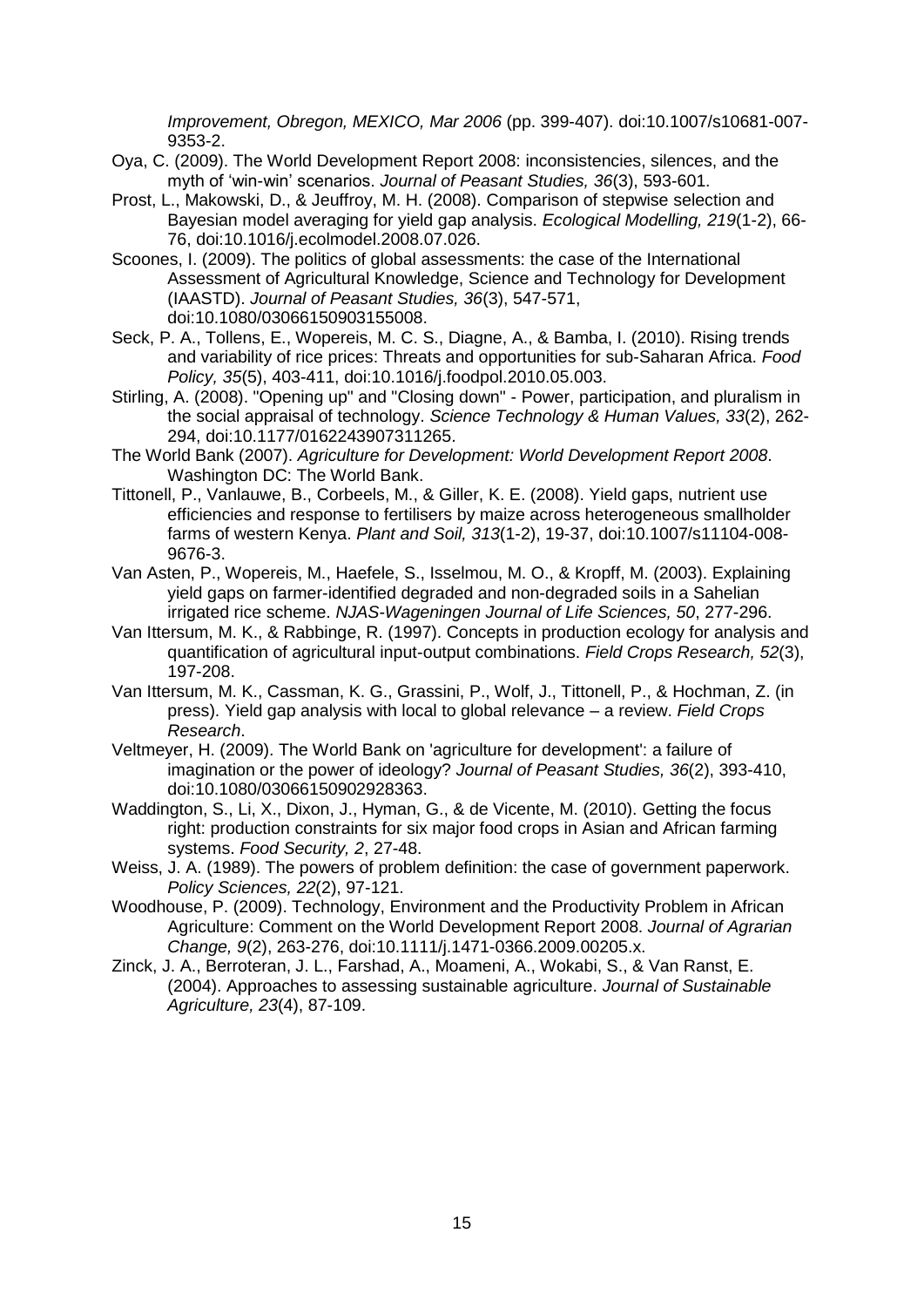Figure 1. Four yield gaps (adapted from (Zinck et al. 2004) based on (Fresco et al. 1994)). 

| Calculated<br>potential<br>yield | Gap 1                       |                               |                              |                           |  |
|----------------------------------|-----------------------------|-------------------------------|------------------------------|---------------------------|--|
|                                  | Maximum<br>station<br>yield | Gap 2                         |                              |                           |  |
|                                  |                             | Technical<br>ceiling<br>yield | Gap 3                        |                           |  |
|                                  |                             |                               | Economic<br>ceiling<br>yield | Gap 4                     |  |
|                                  |                             |                               |                              | Actual<br>farmer<br>yield |  |
| Research                         |                             | Farmers' fields               |                              |                           |  |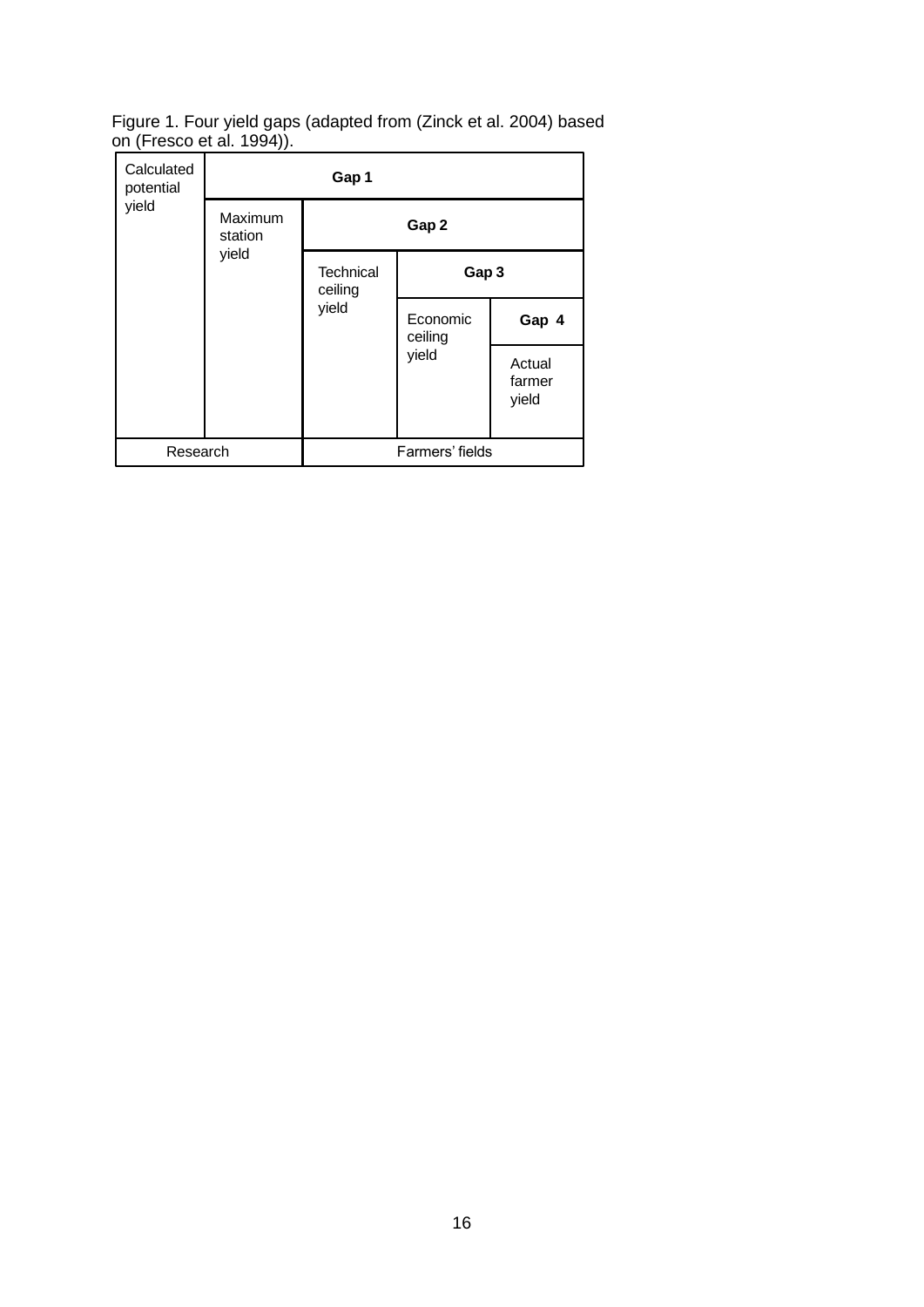| Page         | Yield / productivity gap                                                                                                                                                               | Cause(s)                                                                                                                                                  | <b>Proposed solution(s)</b>                                                                                                                                                                                                           |
|--------------|----------------------------------------------------------------------------------------------------------------------------------------------------------------------------------------|-----------------------------------------------------------------------------------------------------------------------------------------------------------|---------------------------------------------------------------------------------------------------------------------------------------------------------------------------------------------------------------------------------------|
| 14           | For cereals, between SSA & the rest of<br>the world                                                                                                                                    | Low investments in R&D<br>Low international transfers of technology<br>$\bullet$                                                                          | Sharply increased investment in R&D<br>Regional cooperation in R&D                                                                                                                                                                    |
| 15           | Between favoured & less-favoured<br>regions                                                                                                                                            |                                                                                                                                                           | Better technologies<br>$\bullet$<br>Approaches that exploit biological &<br>ecological processes                                                                                                                                      |
| $66 -$<br>67 | Between average farm yields &<br>experimental yield potential<br>[some rice producing areas of Asia<br>where average farm yields are less than<br>80% of experimental yield potential] | Deteriorating soil & water quality<br>Imbalanced nutrient use                                                                                             |                                                                                                                                                                                                                                       |
| 67           | Exploitable yield gap [presumable<br>between average farm yields &<br>experimental yield potential]<br>[for maize in SSA]                                                              |                                                                                                                                                           | Transfer of "best bet" technologies<br>$\bullet$<br>Establish institutional structures "that<br>farmers need to adopt the<br>technologies"                                                                                            |
| 91           | Between large & small farms                                                                                                                                                            | Large farms tend to apply more fertiliser &<br>$\bullet$<br>other inputs                                                                                  |                                                                                                                                                                                                                                       |
| 91           | Between large & small farms                                                                                                                                                            | Imperfections in credit & insurance markets<br>$\bullet$<br>prevent adoption of more productive capital-<br>intensive techniques or higher-value products | Jointly consider policies targeting<br>$\bullet$<br>land, capital & risk for smallholders                                                                                                                                             |
| 232          | Between current yields & what can be<br>economically achieved with better<br>support services, especially in high-<br>potential areas                                                  |                                                                                                                                                           | Improved incentives<br>$\bullet$<br>Investments in agricultural research &<br>extension systems<br>Access to financial services<br>"Market smart" subsidies to stimulate<br>input markets<br>Better mechanisms for risk<br>management |

Table 1. References to yield gap in *Agriculture for Development*.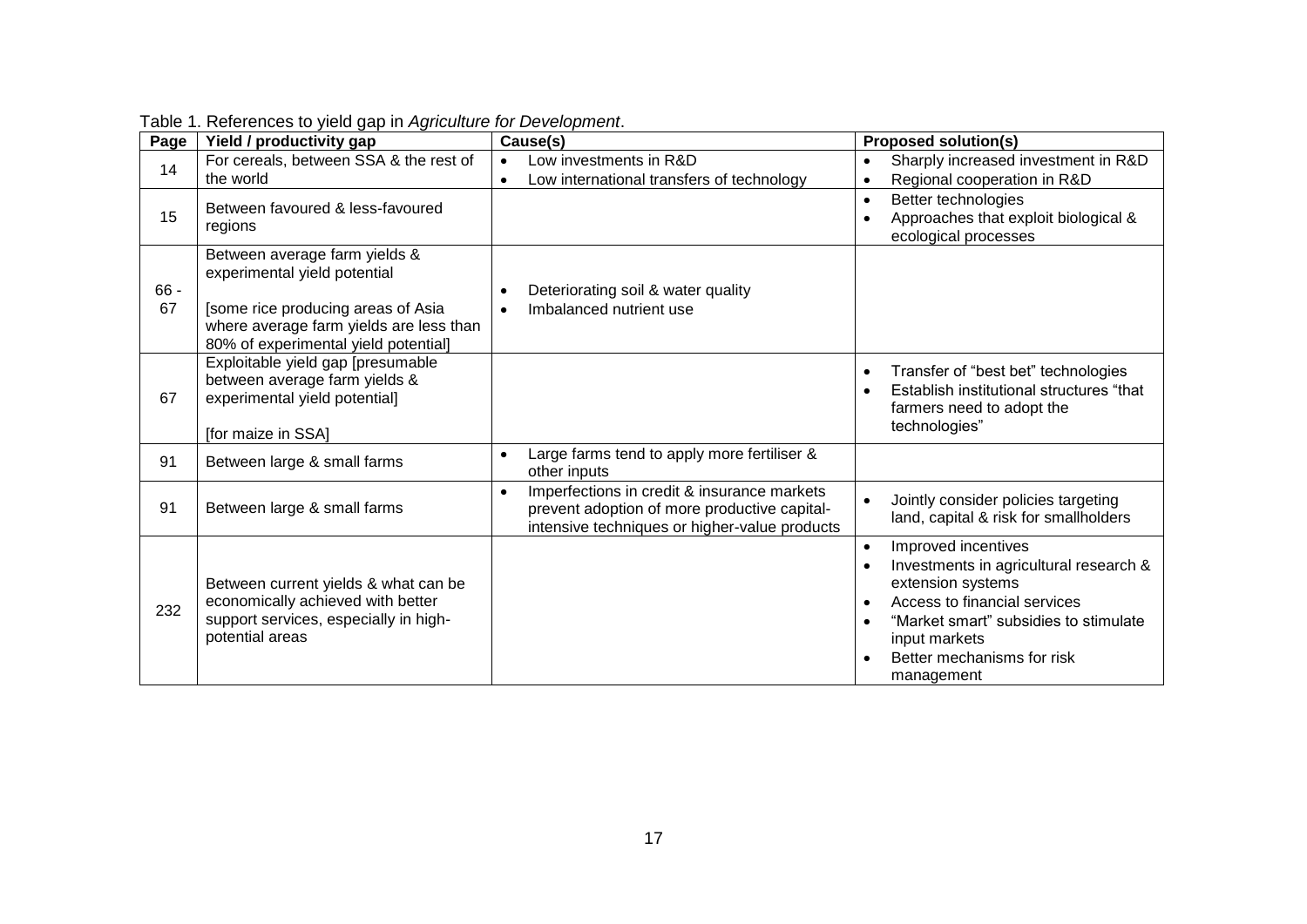| Page | Yield / productivity gap                                                                                                                                     | Cause(s)                                                  | <b>Proposed solution(s)</b>                                                                                                                                                                                    |
|------|--------------------------------------------------------------------------------------------------------------------------------------------------------------|-----------------------------------------------------------|----------------------------------------------------------------------------------------------------------------------------------------------------------------------------------------------------------------|
| 20   | Between high- and low-income<br>countries                                                                                                                    | Differences in context                                    |                                                                                                                                                                                                                |
| 147  | Between crop yield potential and yield<br>achieved                                                                                                           | Poor farmers cannot afford to buy fertiliser<br>$\bullet$ | Agroforestry ("a partial solution") -<br>$\bullet$<br>biological nitrogen-fixation by<br>leguminous trees/shrubs                                                                                               |
| 223  | Between the biological potential of<br>Green Revolution crops & what the poor<br>farmers in developing countries typically<br>manage to produce in the field |                                                           | Overcoming the constraints to<br>$\bullet$<br>innovation & improving farming<br>systems<br>Farm products to be fairly &<br>appropriately priced so that farmers<br>can spend money on the necessary<br>inputs. |
| 378  | "filling the yield gap"                                                                                                                                      |                                                           | Smarter & more targeted application<br>$\bullet$<br>of existing agricultural knowledge,<br>science & technology (AKST)<br>New science & innovation<br>$\bullet$                                                |
| 418  | Productivity gap<br>[in semiarid agriculture]                                                                                                                | High rainfall variability<br>Poor quality seed            | Technologies & practices that reduce<br>$\bullet$<br>the exposure of sensitive crop growth<br>stages to seasonal climate variability<br>(access to quality seed, seed priming,<br>transplanting)               |

Table 2. References to yield or productivity gaps in *Agriculture at a Crossroads*.